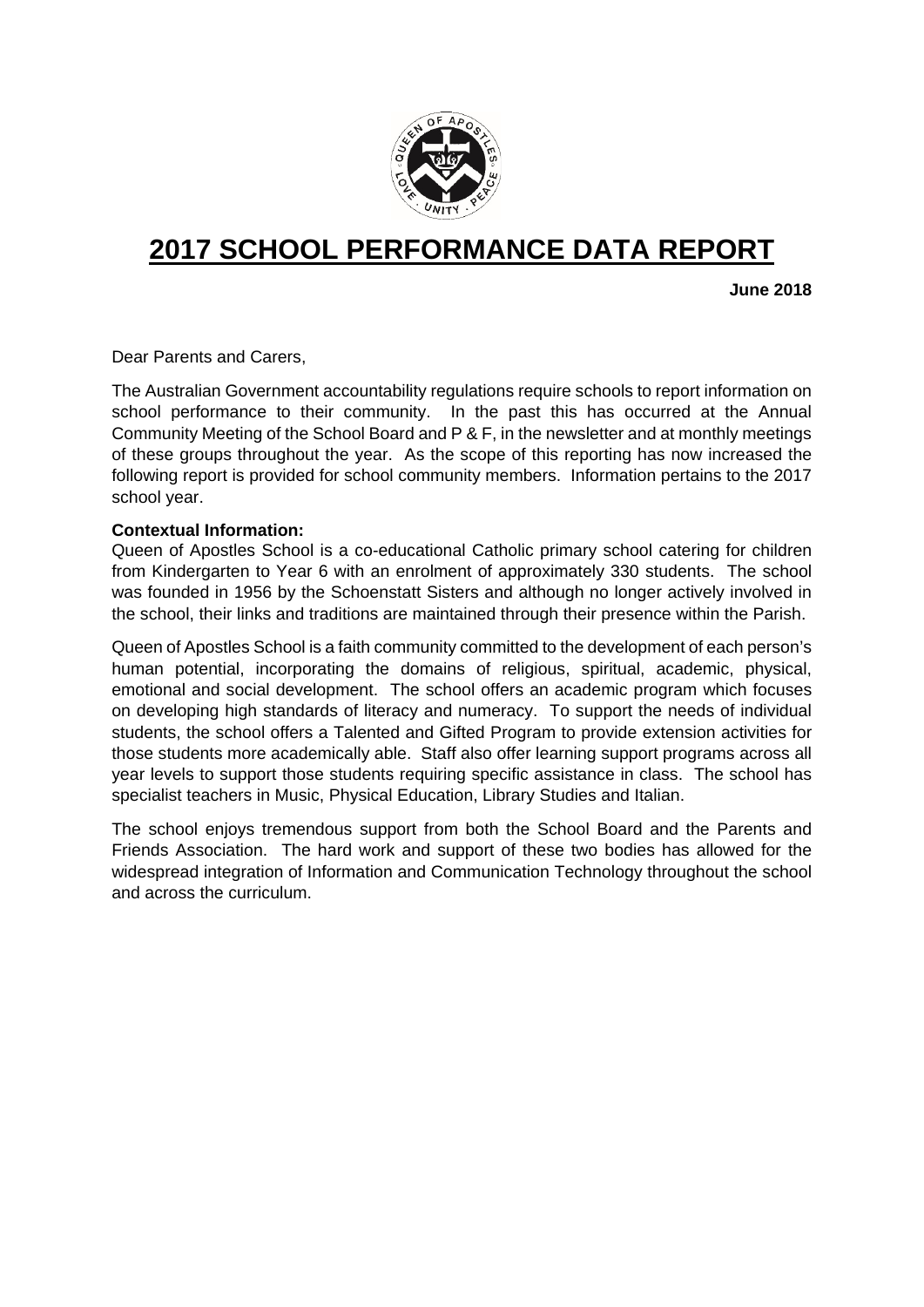#### *Teacher Standards and Qualifications*

All teaching staff are registered with the Teacher's Registration Board of WA. In 2017 there were 24 Teaching Staff.

| <b>Master of Education</b>           | 1  |
|--------------------------------------|----|
| Master of R.E.                       | 2  |
| Master of Teaching                   | 1  |
| <b>Bachelor of Education</b>         | 17 |
| <b>Bachelor of Science</b>           | 2  |
| Bachelor of Arts in Education        | 4  |
| <b>Bachelor of Social Science</b>    | 1  |
| <b>Graduate Diploma of Education</b> | 4  |
| <b>Graduate Diploma of Science</b>   | 1  |
| Diploma of Teaching                  | 4  |
| Diploma of Education                 | 3  |
| Diploma of Children's Services       | 1  |
| Certificate in Linguistics           | 1  |
|                                      |    |

## **Workforce Composition**

|               | <b>TEACHING</b> | NON-<br><b>TEACHING</b> | <b>INDIGENOUS</b><br><b>TEACHING</b> | <b>INDIGENOUS</b><br><b>NON-</b><br><b>TEACHING</b> |
|---------------|-----------------|-------------------------|--------------------------------------|-----------------------------------------------------|
| MALE          |                 |                         |                                      |                                                     |
| <b>FEMALE</b> | 21              | 24                      |                                      |                                                     |
|               |                 |                         |                                      |                                                     |
| <b>TOTAL</b>  | 24              | 25                      |                                      |                                                     |

### **Student Attendance:**

|                        | PRE-<br>PRIMARY | YEAR  | <b>YEAR</b> | <b>YEAR</b><br>ັ | YEAR  | <b>YEAR</b><br>∽<br>u | <b>YEAR</b><br>6 | <b>WHOLE</b><br><b>SCHOOL</b> |
|------------------------|-----------------|-------|-------------|------------------|-------|-----------------------|------------------|-------------------------------|
| <b>ATTENDANCE</b><br>% | 93.9%           | 93.5% | 95.0%       | 94.4%            | 93.9% | 94.8%                 | 95.9%            | 94.5%                         |

Non-Attendance is monitored very carefully by the school. Parents are notified of their child being absent via SMS text message generated through SEQTA. All absences must be accompanied by an absentee note signed by a parent or guardian. Any unexplained absences are followed up by the class teacher with the parent concerned. If written satisfactory explanations are not provided to explain a child's absence from school, then the matter is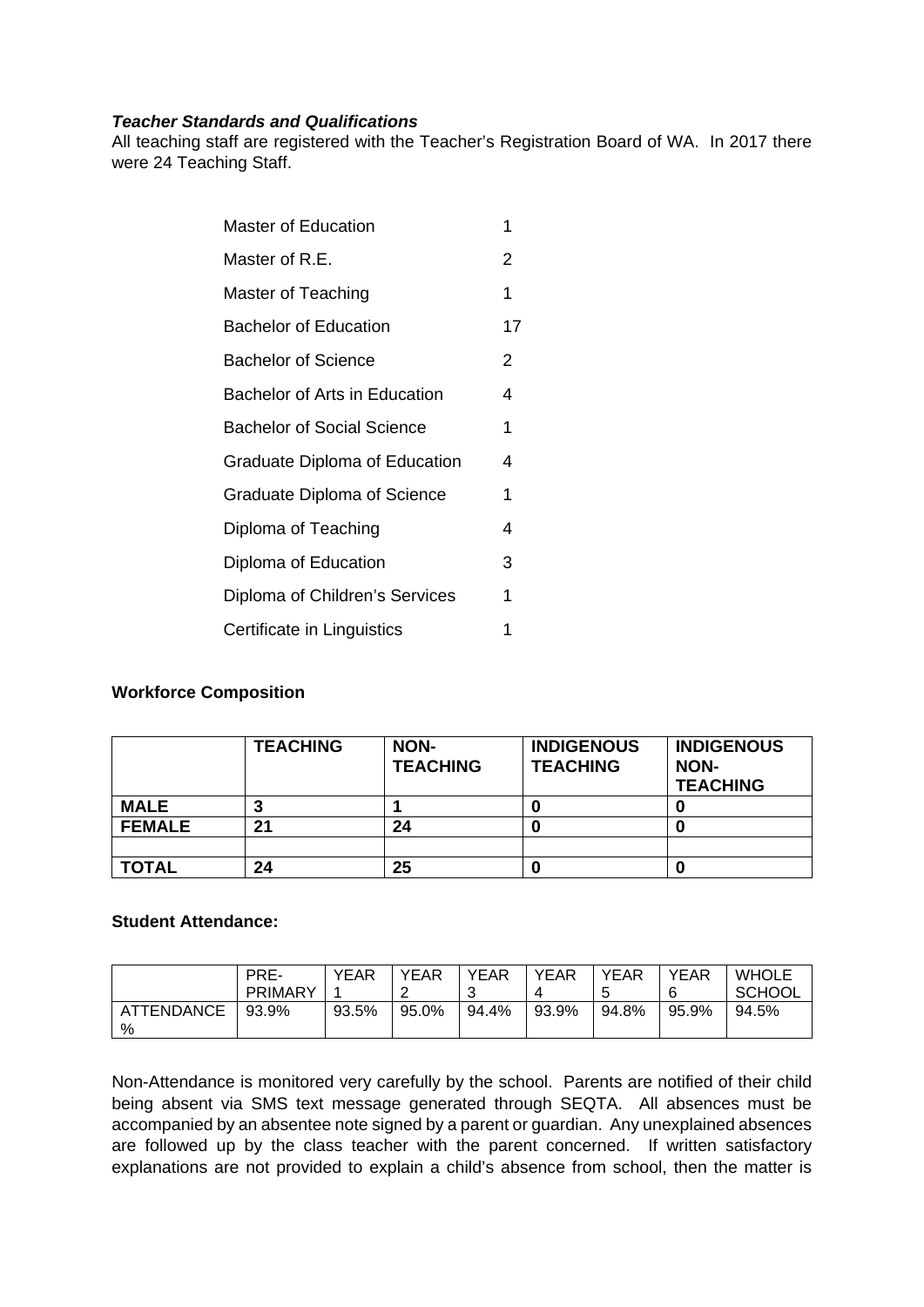referred to the Principal. The Principal will issue a formal written request for a written explanation of the absences and /or a request for an interview to discuss the matter. Repetitive or persistent absenteeism that is unexplained will be referred to the Principal, who will address the matter in consultation with Parents or guardians. Failure to resolve the matter will result in the Principal referring the issue to the School Welfare Section of the Education Department.

### **NAPLAN Information**

The table below shows the percentage of students achieving at or above the national literacy and numeracy benchmarks for their year.

#### **2016 DATA**

| Year <sub>3</sub> | Numeracy            | 100% |
|-------------------|---------------------|------|
| Year 3            | Reading             | 100% |
| Year <sub>3</sub> | Spelling            | 100% |
| Year <sub>3</sub> | Grammar/Punctuation | 100% |
| Year <sub>3</sub> | Writing             | 100% |
|                   |                     |      |
| Year <sub>5</sub> | Numeracy            | 98%  |
| Year <sub>5</sub> | Reading             | 96%  |
| Year <sub>5</sub> | Spelling            | 100% |
| Year 5            | Grammar/Punctuation | 98%  |

## **2017 DATA**

| Year <sub>3</sub> | Numeracy            | 100% |
|-------------------|---------------------|------|
| Year <sub>3</sub> | Reading             | 98%  |
| Year <sub>3</sub> | Spelling            | 100% |
| Year <sub>3</sub> | Grammar/Punctuation | 98%  |
| Year <sub>3</sub> | Writing             | 100% |
|                   |                     |      |
| Year <sub>5</sub> | Numeracy            | 96%  |
| Year <sub>5</sub> | Reading             | 91%  |
| Year <sub>5</sub> | Spelling            | 93%  |
| Year <sub>5</sub> | Grammar/Punctuation | 96%  |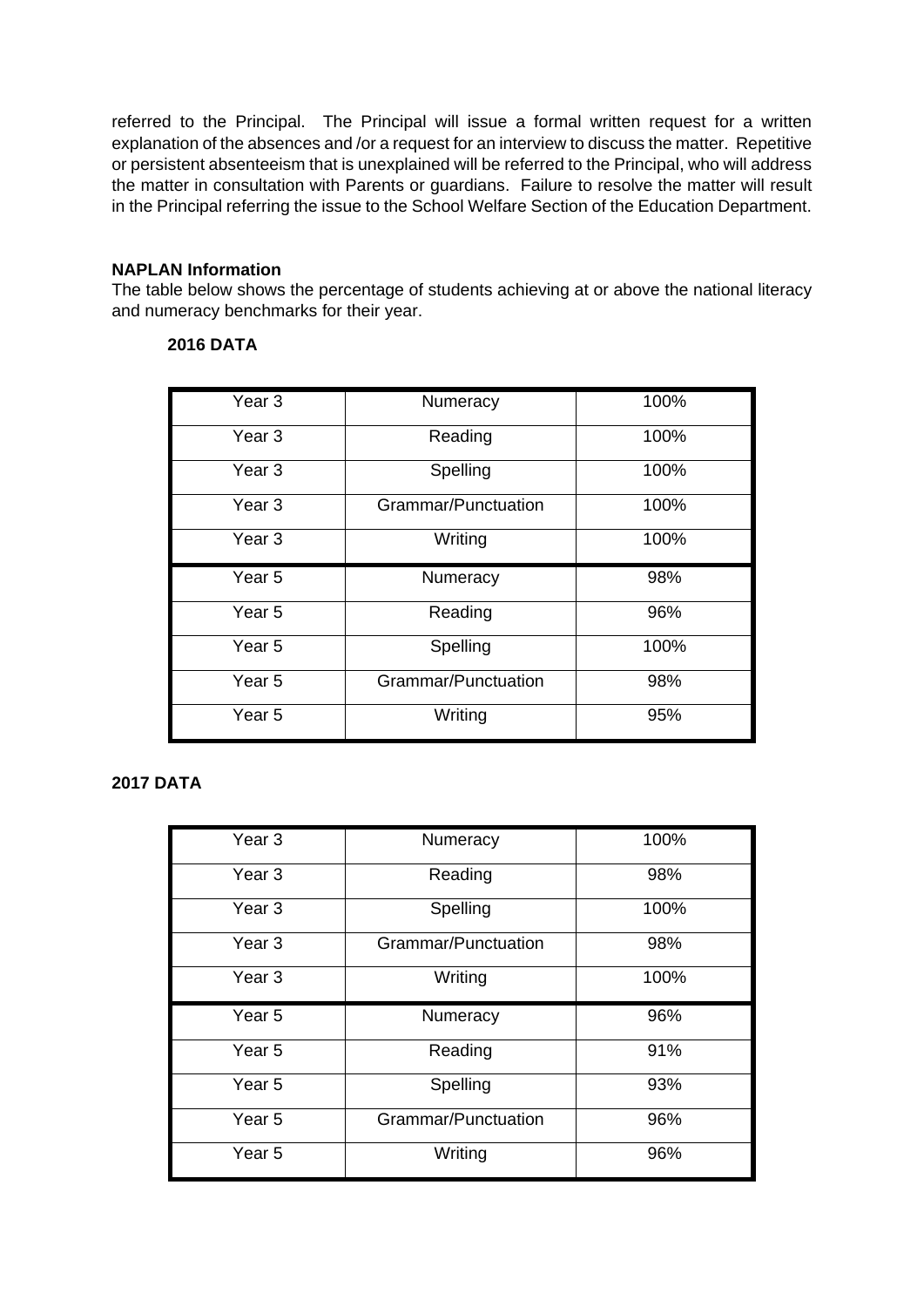# **SATISFACTION**

#### *Parents:*

Parents contributed to school endeavours through classroom programs, sporting activities and contributing to Strategic Planning through the P & F and School Board. The support for school functions, school and class Masses, P&F events, parent/teacher evenings, assemblies and celebrations indicates a very solid level of support and satisfaction amongst parents. The school enjoys great support from our parents with over 80 parents involved in voluntary activities at the school in 2017.

#### *Students:*

Students have a strong sense of pride in their school. They actively promote the school ethos within their classrooms and wider community and contribute to school projects through the leadership program. Our senior students fulfill a variety of leadership roles within the school and execute their responsibilities with great enthusiasm and enjoyment. Students are able to feedback their level of satisfaction or dissatisfaction through their class Student Representative Councillors. The incidence of negative feedback is very low.

#### *Teachers:*

Teachers have a high level of commitment to the school and always endeavour to provide the best possible teaching and learning programmes for the students. There is a strong sense of collaboration amongst all staff which provides support, pastoral care and professional engagement for each member. The fact that nearly 90% of teaching staff were retained from the previous year also indicates the strong sense of commitment that the staff have to the school and their level of satisfaction with their work environment and achievements.

# **School Income**

For the purposes of uniformity and consistency in reporting of school financial information, a hyperlink is provided to our My School webpage on the ACARA website. Please click on the link below to view this data.

<https://myschool.edu.au/school/48944/finances>